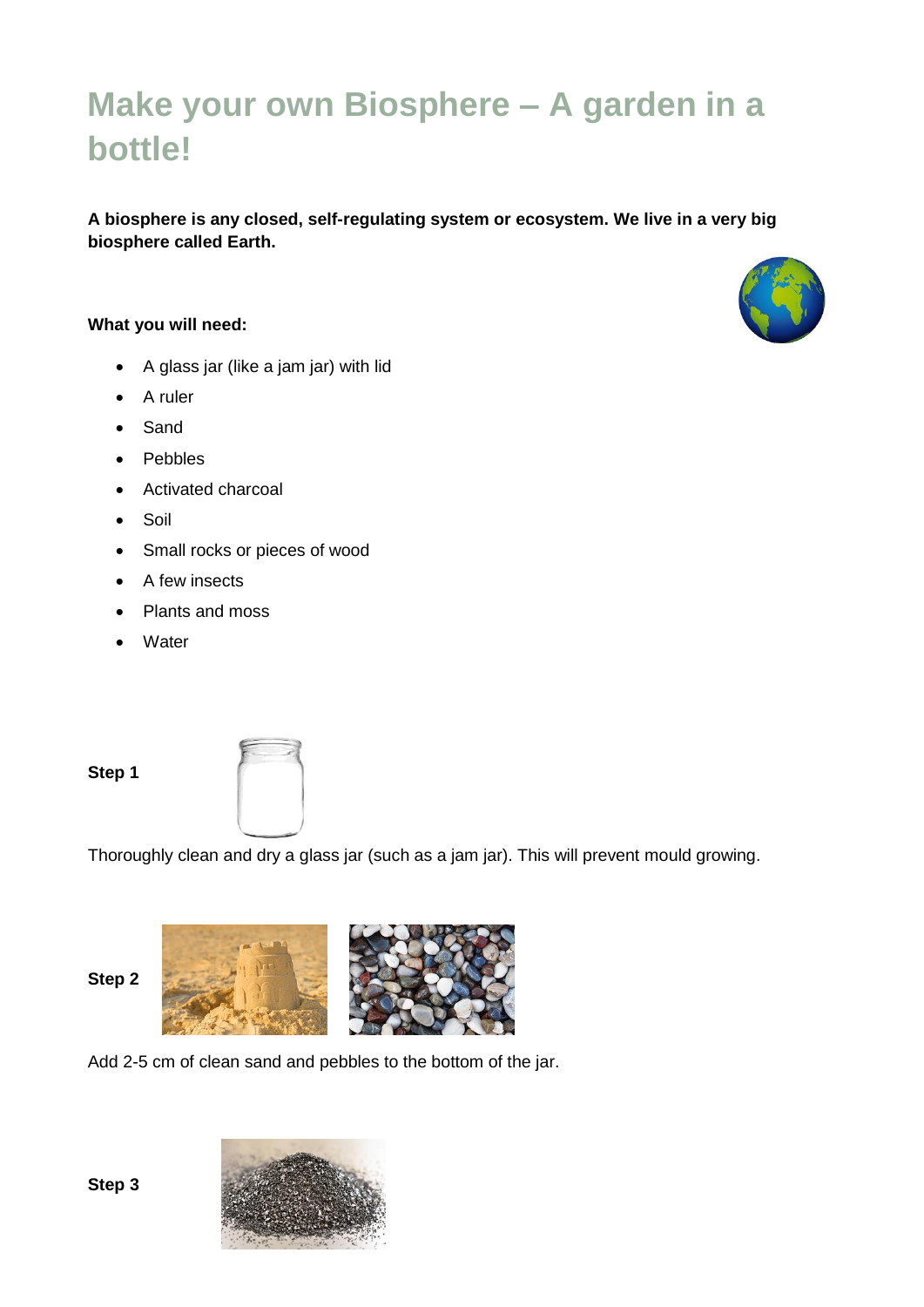Add 1-2 cm of activated charcoal (you can get this from a pet shop) on top of the sand. This will act as a filter to keep the biosphere clean.

Step 4 
$$
\frac{1}{\sqrt{2}} = \frac{1}{\sqrt{2}} = \frac{1}{\sqrt{2}} = \frac{1}{\sqrt{2}} = \frac{1}{\sqrt{2}} = \frac{1}{\sqrt{2}} = \frac{1}{\sqrt{2}} = \frac{1}{\sqrt{2}} = \frac{1}{\sqrt{2}} = \frac{1}{\sqrt{2}} = \frac{1}{\sqrt{2}} = \frac{1}{\sqrt{2}} = \frac{1}{\sqrt{2}} = \frac{1}{\sqrt{2}} = \frac{1}{\sqrt{2}} = \frac{1}{\sqrt{2}} = \frac{1}{\sqrt{2}} = \frac{1}{\sqrt{2}} = \frac{1}{\sqrt{2}} = \frac{1}{\sqrt{2}} = \frac{1}{\sqrt{2}} = \frac{1}{\sqrt{2}} = \frac{1}{\sqrt{2}} = \frac{1}{\sqrt{2}} = \frac{1}{\sqrt{2}} = \frac{1}{\sqrt{2}} = \frac{1}{\sqrt{2}} = \frac{1}{\sqrt{2}} = \frac{1}{\sqrt{2}} = \frac{1}{\sqrt{2}} = \frac{1}{\sqrt{2}} = \frac{1}{\sqrt{2}} = \frac{1}{\sqrt{2}} = \frac{1}{\sqrt{2}} = \frac{1}{\sqrt{2}} = \frac{1}{\sqrt{2}} = \frac{1}{\sqrt{2}} = \frac{1}{\sqrt{2}} = \frac{1}{\sqrt{2}} = \frac{1}{\sqrt{2}} = \frac{1}{\sqrt{2}} = \frac{1}{\sqrt{2}} = \frac{1}{\sqrt{2}} = \frac{1}{\sqrt{2}} = \frac{1}{\sqrt{2}} = \frac{1}{\sqrt{2}} = \frac{1}{\sqrt{2}} = \frac{1}{\sqrt{2}} = \frac{1}{\sqrt{2}} = \frac{1}{\sqrt{2}} = \frac{1}{\sqrt{2}} = \frac{1}{\sqrt{2}} = \frac{1}{\sqrt{2}} = \frac{1}{\sqrt{2}} = \frac{1}{\sqrt{2}} = \frac{1}{\sqrt{2}} = \frac{1}{\sqrt{2}} = \frac{1}{\sqrt{2}} = \frac{1}{\sqrt{2}} = \frac{1}{\sqrt{2}} = \frac{1}{\sqrt{2}} = \frac{1}{\sqrt{2}} = \frac{1}{\sqrt{2}} = \frac{1}{\sqrt{2}} = \frac{1}{\sqrt{2}} = \frac{1}{\sqrt{2}} = \frac{1}{\sqrt{2}} = \frac{1}{\sqrt{2}} = \frac{1}{\sqrt{2}} = \
$$

Add your soil - a layer of 5-10cm (good draining soil).



Make it more interesting by adding some small rocks or pieces of wood.



Add some small, slow growing indoor plants and moss. Add a few bugs like worms or beetles to help provide C02 for the plants.



**Step 7**

Water your biosphere. You want the sand layer to be saturated but be careful not to add too much water. If you notice condensation (after the lid has been put on) then remove it for a day to allow the extra water to evaporate.

**Step 8**